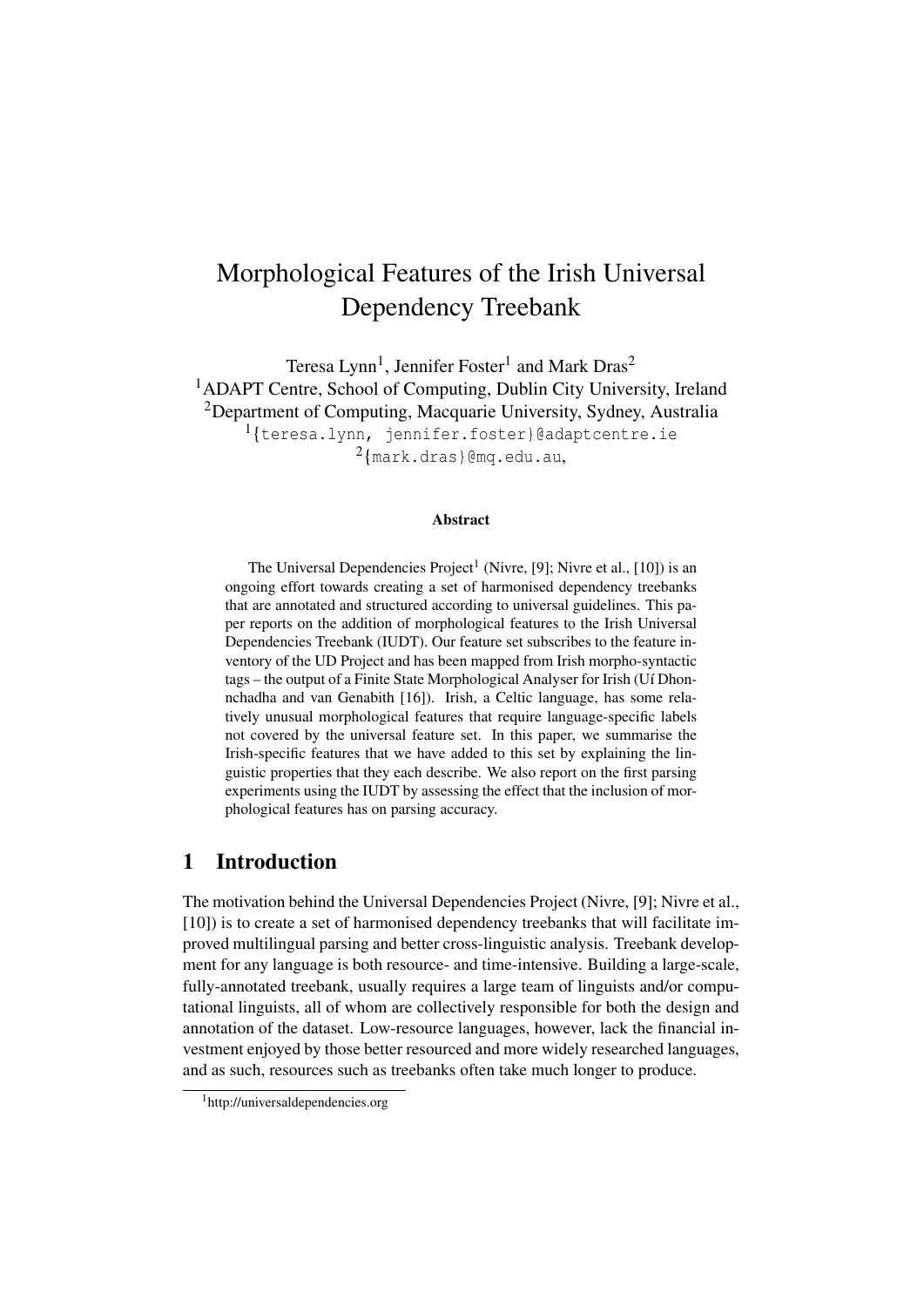Irish is a relatively low-resourced language amongst the UD treebank collection. The inclusion of low-resourced languages in large projects like this means that the language can benefit from the experience and contributions of the wider research community. The Irish Universal Dependency Treebank (IUDT) was developed as a result of a mapping of the Irish Dependency Treebank (IDT) annotation scheme (Lynn [6]) to the UD annotation scheme (Lynn and Foster [5]). Both treebanks are currently relatively small in size (1020 trees) and lack morphological features in their initial release. The natural next step in development is therefore the inclusion of such features.

In this paper, we discuss our extension of the IUDT to include morphological features. We follow the UD guidelines<sup>2</sup> for feature inclusion. While the UD project defines a feature set that aims to cover linguistic universals shared across the numerous<sup>3</sup> languages that are part of the project, it is also possible for each language group to define their own language-specific features where necessary. For example, one of the Irish-specific UD features relates to initial mutation – a linguistic phenomenon that is common across Celtic languages (see Section 4.1). However, initial mutation does not feature widely in other languages, and is therefore not deemed 'universal'. Here, we list the morphological tags from the UD feature set that are relevant to Irish and additional new Irish-specific features.

Additionally, we consider that parsing models for morphologically rich languages can benefit from the inclusion of morpho-syntactic features given sufficient training data. This additional level of annotation in dependency treebanks, at the morpho-syntactic level, contributes to a deeper understanding of the data that may not be achieved through part-of-speech (POS)-tags or dependency labels alone. This has been demonstrated in various studies, including shared tasks on the parsing of morphologically rich languages (e.g. Seddah et al, [12]; [13]). To this end, we evaluate the inclusion of these features in the IUDT through empirical methods.

# 2 The morphology of Irish

In computational terms, Irish is regarded as a morphologically rich language (Lynn et al [7]), and as such, Irish parsing models should benefit from the inclusion of morphological features in the training data. Stenson [14] describes the Irish language as an "inflectional language, tending more toward isolating than polysynthetic in general". She also notes that inflection is primarily realised through suffixation, yet initial mutation (a characteristic of Celtic languages) is also common and appears in the form of eclipsis (e.g. *bord*; *ar an mbord* 'on the table') or lenition (e.g. *dath an bhoird* 'the colour of the table'). Another prominent feature (and also of Scottish Gaelic and Manx), which influences inflection, is the existence of two sets of consonants, referred to as 'broad' and 'slender' consonants (Ó Siadhail [11]). For example, *buail* 'hit' + *adh* (verbal noun suffix)  $\rightarrow$  *bualadh*. The fol-

<sup>2</sup>http://universaldependencies.org/u/feat/index.html

<sup>&</sup>lt;sup>3</sup>The latest release of UD treebanks (v.4.) includes 64 treebanks, covering 47 languages.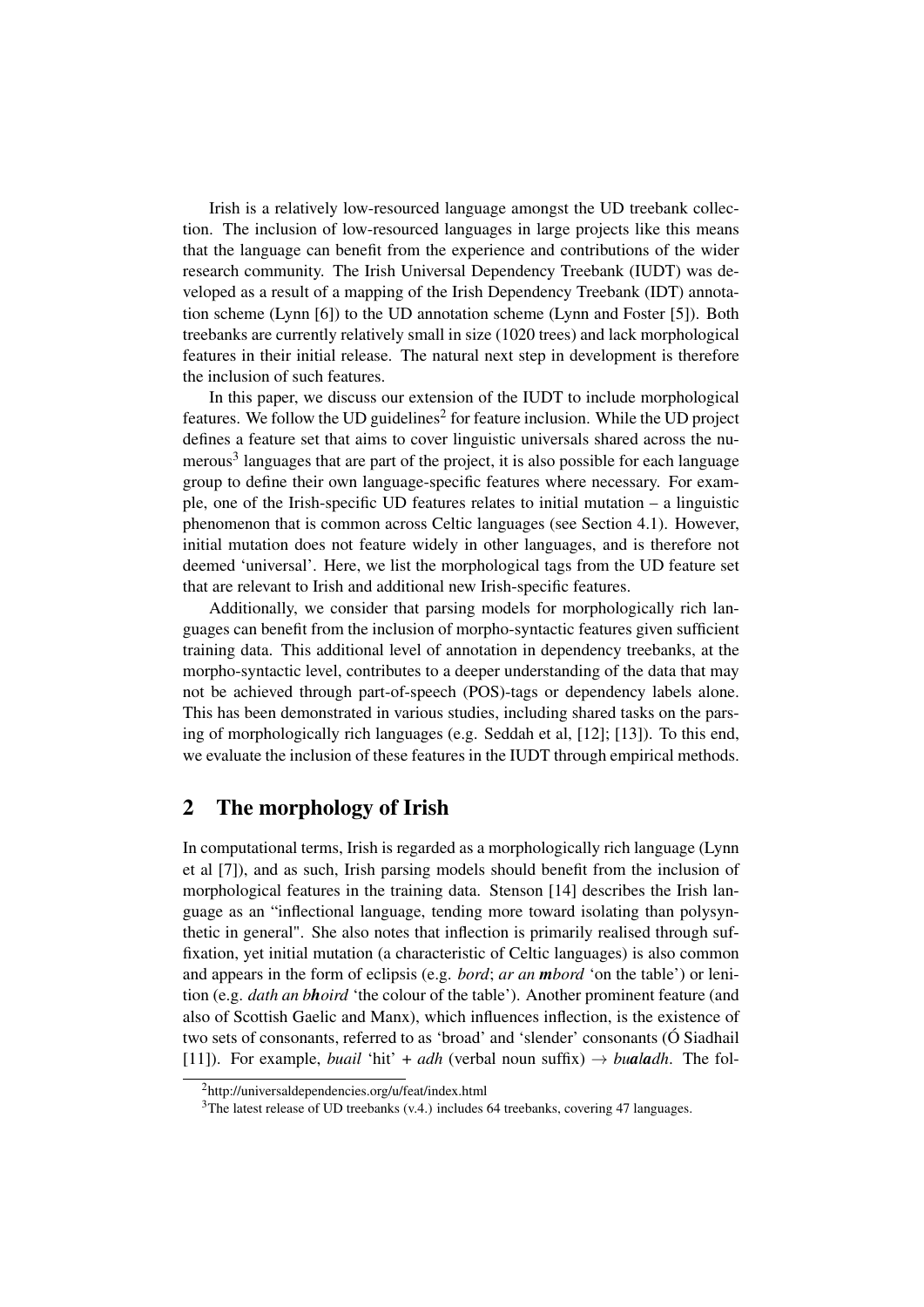lowing is a short summary of the main inflectional processes in Irish. For a more detailed description, see The Christian Brothers [3] or Lynn [6].

Nouns In terms of nominal inflection, Modern Irish only uses three cases: common, genitive and vocative. The common case covers nominative, accusative and dative, yet it should be noted that the dative case is marked on personal pronouns. Each noun falls into one of five declensions. Case, declension and gender are all expressed through inflection.

Verbs Verbs can be marked for both tense and aspect, and inflect for person and number (e.g. *ith* 'eat'; *d'ithimis* 'we used to eat').

Adjectives The Christian Brothers ([3] p.63) note eight main declensions of adjectives. They can inflect for genitive singular masculine, genitive singular feminine and nominative plural (e.g. *bacach* 'lame'; *bacaigh* Gen.Sg.Masc).

Prepositions Simple prepositions can inflect for a pronominal object, indicating person and number (e.g. *le* 'with'; *liom* 'with me'; *lei* 'with her').

# 3 Irish Morphosyntactic Tagset

The IDT and IUDT were built upon a gold-standard POS-tagged corpus of Modern Irish, which was developed by Uí Dhonnchadha [15]. The POS tags in this corpus are the output format of the Irish Morphological Analyser (Uí Dhonnchadha and van Genabith [16]). They are based on a mapping from the Irish PAROLE Morphosyntactic Tagset (ITÉ [4]) to a Finite State Morphological Feature Tagset.

The following is an example sentence labelled with FST tagset output: *Tá sé soiléir* 'It is clear'. Each token is followed by a string of POS tags and morphosyntactic features, separated by '+'. The string sé sé+Pron+Pers+3P+Sg+Masc tells us that sé (with the same lemma form) is a 3rd person singular personal pronoun, of masculine gender.

- (1) *Tá sé soiléir* 'It is clear'.
	- Tá bí+Verb+PresInd sé sé+Pron+Pers+3P+Sg+Masc soiléir soiléir+Adj+Base

Until now, the IUDT contained only the POS tags (coarse- and fine-grained) of this feature set, i.e. +Pron+Pers, indicating personal pronoun. Our purpose of now including additional morphosyntactic features in treebank data is to mark additional lexical and grammatical properties of words that are not available through POS tags alone. As shown in (1) above, such additional morphological features for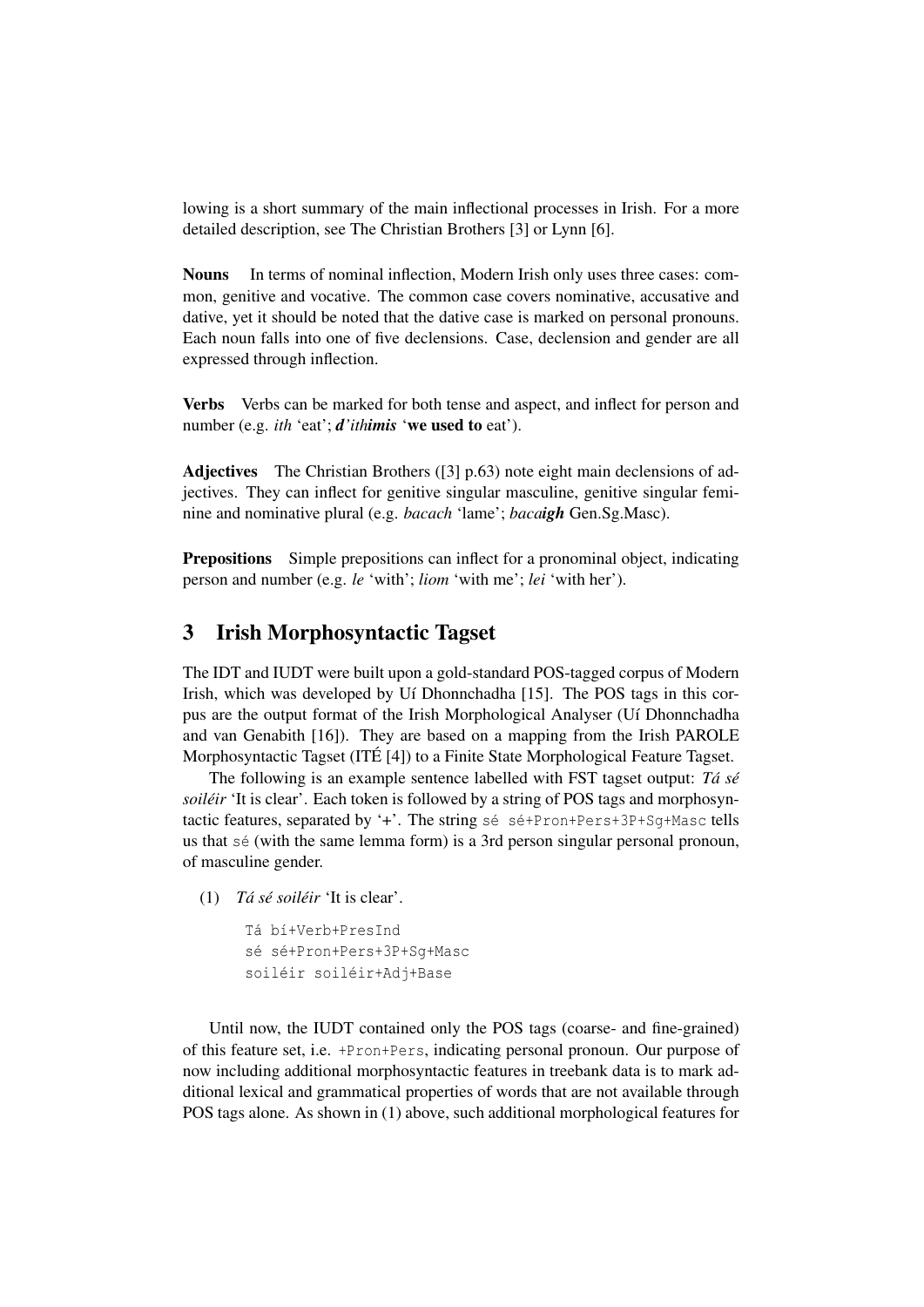Irish data are readily available for inclusion in the data set, but need to be converted to the correct representation and align with the UD guidelines.

The IUDT is in the CoNLL format (Buchhloz [2]), where morphological features are labelled in the FEATS column, and every feature has the form Feature-Name=Value. Every word can have any number of features, separated by the vertical bar (i.e.  $a = x/b = y/c = z$ ). The features for the pronoun (*sé*) in (1) above would therefore be represented as Gender=Masc|Number=Sing|Person=3. According to UD guidelines, multiple features (and where applicable, multiple values) should be ordered in alphabetical order.<sup>4</sup>

# 4 Mapping Irish Morphosyntactic Tagset to the UD feature set

The Universal Dependencies feature set is a standardised list of morphological features, which is based on the Interset system (Zeman [17]). It is divided into lexical and inflectional features. Mapping to the UD feature set was straightforward for the majority of the tags in the Irish Morphosyntactic Tagset. However, we have introduced a number of non-universal features and values in order to fully represent specific linguistic phenomena in the Irish language (see Section 4.1). Table 1 presents the full inventory. Rather than discuss the details of entire feature set here, we only discuss in detail the newly introduced Irish language-specific features (see bolded features). For information on all other standard (universal) features, we point the reader to the Universal Dependencies website.<sup>5</sup>

#### 4.1 Description of Irish-specific features

There are a number of morphosyntactic features in Irish for which the UD universal feature set does not fully account. This is not surprising, as while all languages share certain linguistic universals, what makes languages unique is often seen in their differences across syntax or morphology. For a more fine-grained annotation, we extend the UD feature set to cover these nuances in Irish. Here, we provide a short description of each of the Irish-specific features.<sup>6</sup>

Dialect=Munster, Connaught, Ulster There are three main dialects of Irish and there are a number of lexical items that differ across them. Some surface forms differ, while sharing the same lemma. For example, the past tense form of the lemma *cuir* 'put' is *chuireas* in the Munster dialect, but *chuir* in the Connaught and Ulster dialects. Other lexical items differ in both surface and lemma form. For

<sup>4</sup>http://universaldependencies.org/u/overview/morphology.html

<sup>5</sup>http://universaldependencies.org/u/feat/all.html

 $6$ Not requiring much discussion, note that the Feature Value NomAcc will replace the incorrectly used Com tag in future versions of the IUDT to indicate for the common case in Irish. Com is used in other UD treebanks to indicate the Comitative case.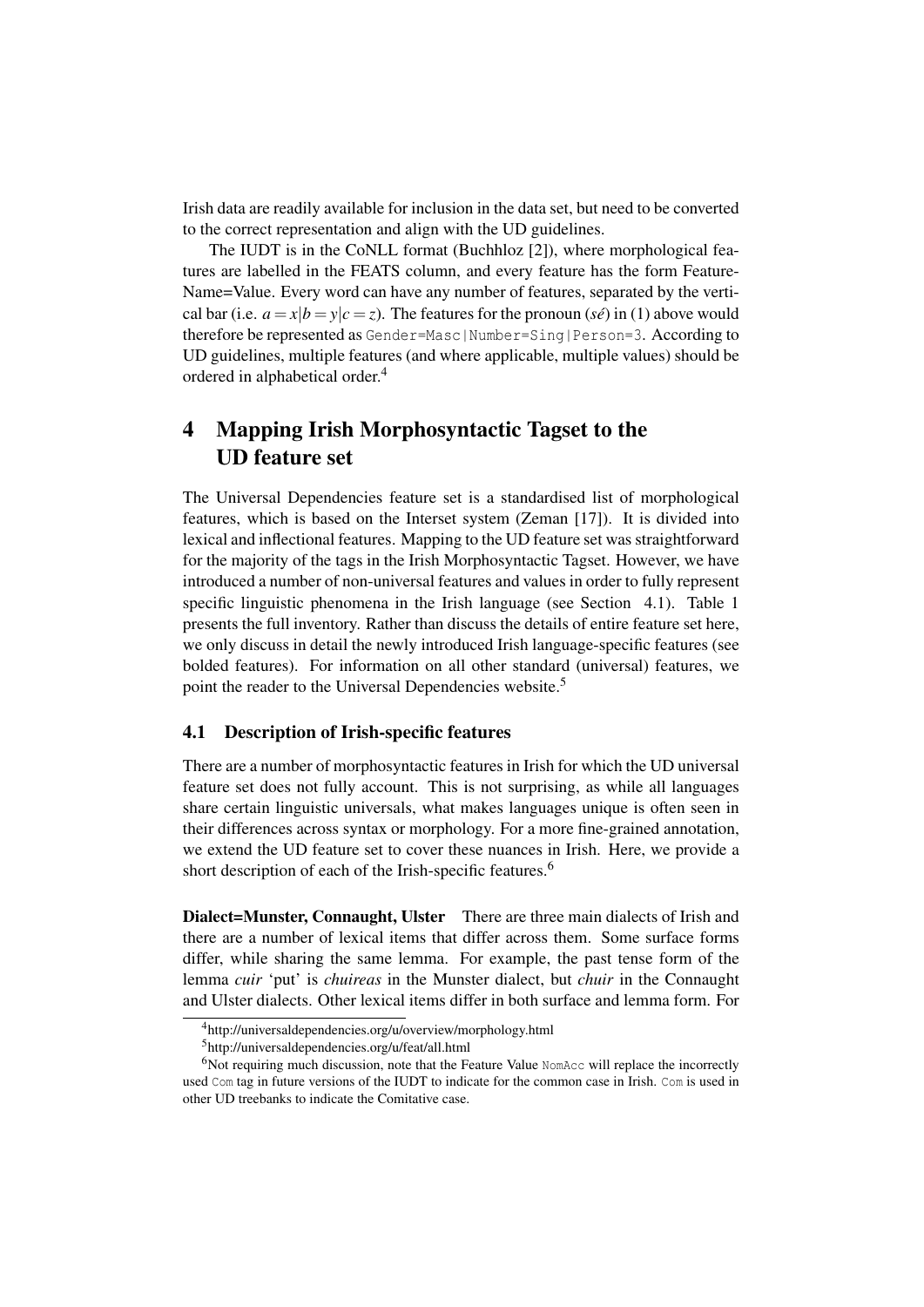| <b>Feature Name</b> | <b>Feature Value</b>                                | <b>Lexical or</b><br>Inflectional? | <b>Prevalence</b> |
|---------------------|-----------------------------------------------------|------------------------------------|-------------------|
| Case                | Dat, Gen, NomAcc†, Voc                              | Inflectional                       |                   |
| Degree              | Cmp, Pos, Sup                                       | Inflectional                       | 595               |
| Dialect†            | Connaught, Munster, Ulster                          | Inflectional                       | 51                |
| Definite            | Def, Ind                                            | Inflectional                       | 2553              |
| Form†               | Ecl, Emph, hPref, Len, VF<br>Inflectional           |                                    | 4566              |
| Gender              | Inflectional<br>Fem, Masc                           |                                    | 7920              |
| Mood                | Inflectional<br>Cnd, Imp, Ind, Int†, Sub            |                                    | 1917              |
| Negative            | Inflectional<br><b>Neg</b>                          |                                    | 359               |
| NounType†           | NotSlender, Slender, Strong, Weak                   | Inflectional                       | 239               |
| NumType             | Card, Ord, Pers                                     | Lexical                            | 165               |
| Number              | Plur, Sing                                          | Inflectional                       | 10,529            |
| PartType†           | Ad, Cmpl, Comp, Cop, Deg,<br>Inf, Num, Pat, Vb, Voc | Lexical                            |                   |
| Person              | 1, 2, 3                                             | Inflectional                       | 1831              |
| Poss                | Yes                                                 | Lexical                            | 444               |
| PrepForm†           | Cmpd                                                | Lexical                            | 166               |
| PronType            | Art, Dem, Ind, Int, Prs, Rel                        | Lexical                            | 3259              |
| Reflex              | Yes                                                 | Lexical                            | 61                |
| Tense               | Fut, Past, Pres                                     | Inflectional                       | 2163              |
| VerbForm            | Cop†, Ger, Inf, Part                                | Inflectional                       | 1328              |
| Voice               | Auto†                                               | Inflectional                       | 251               |

Table 1: Irish-specific Features: Each Feature Name has a list of possible Feature Values. Prevelance indicates the number of times a feature name appears in the entire treebank of 23,684 tokens. Note that some tokens contain features with multiple values. † indicates newly introduced Irish-specific Feature Names and Feature Values.

example, the word *achan* 'every' is used in Ulster dialect, but *gach* 'every' is used in the Munster and Connaught dialects.

Form=Ecl, Emph, Len, hPref Initial mutation is a feature of Celtic languages. It is triggered by a preceding word and affects the spelling of nouns, adjectives and verbs. Eclipsis (Ecl) on verbs occurs following clitics such as interrogative particles (an, nach); complementisers (go, nach); and relativisers (a, nach) (Stenson [14], pp. 21-26). For example, *tugann sé* 'he gives'; *an dtugann sé*. 'does he give?' An example of lenition (Len) on proper nouns is following the vocative particle *a*. E.g. *Máire* 'Mary'; *A Mháire!* In addition, some words can trigger the hprefix (hPref) on the following word. For example, *le hinstitiúidí* 'with institutes'. Finally, (Emph) notes the emphatic marker in Irish. For example, *liom* 'with me'; *liomsa* 'with me'.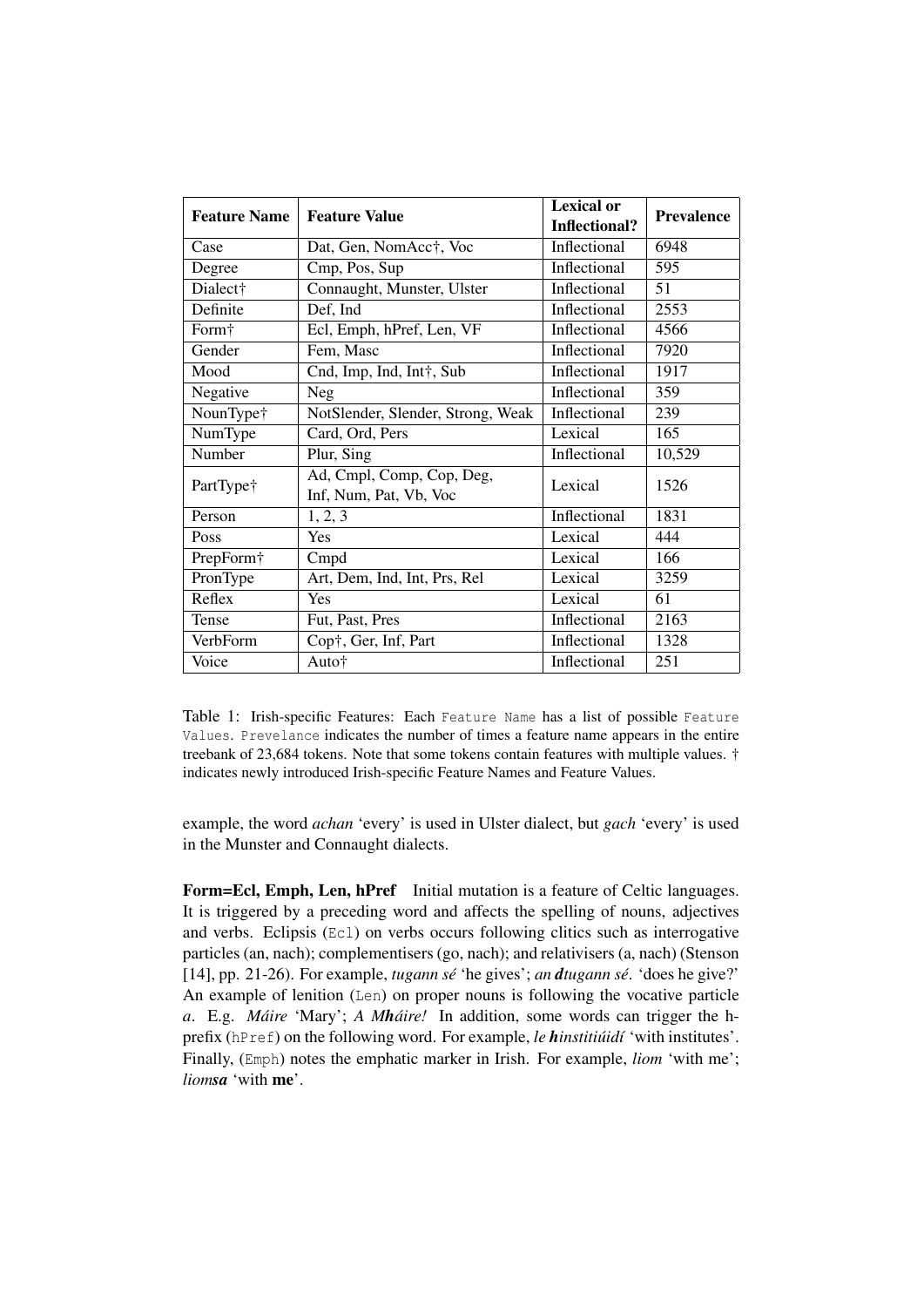Form=VF VF (Vowel Form) is an indicator of spelling changes that occur in copular verbs when followed by a word that begins with a vowel or a lenited consonant. For example, *Is féidir liom* 'I can'; *Conas ab fhéidir liom* 'How can I?'.

Mood=Int While regular verbs make use of interrogative particles (e.g. *ar chuala tú?* 'did you hear?') to indicate a question construction, the copula has a number of different forms to indicate the interrogative mood. For example *Is maith leat* 'you like'; *an maith leat?* 'do you like?'; *ar mhaith leat?* 'would you like?'; *nach mhaith leat?* 'do you not like?'; *nár mhaith leat?* 'would you not like?'

NounType=Weak, Strong Plural nouns are either referred to as Weak Plurals or Strong Plurals. The form of a Strong Plural remains unchanged, regardless of grammatical case. In other words it does not inflect. For example: *Tá na ríthe ag troid* 'the kings are fighting' (Com.Pl); *bás na ríthe* 'death of the kings' (Gen.Pl). On the other hand, the plural form of a noun is weak if it meets specific criteria related to the common plural form (The Christian Brothers [3] p.34). The weak/strong nature of nouns in turn affects the declension of their modifying adjectives. Therefore, this feature applies to both Nouns and Adjectives.

NounType=NotSlender, Slender Irish has broad (NotSlender) and slender consonants. This feature is influenced by a consonant's preceding vowel: a broad consonant is preceded by a broad vowel and a slender consonant by a slender vowel. In some cases, this consonantal feature can impact the spelling of subsequent adjectives. For example, if a plural noun has a slender ending, the following adjective is lenited (e.g. *deonach* 'big'; *eagrais dheonacha* 'voluntary organisations'). This feature applies to Adjectives.

PartType=Ad, Cmpl, Comp, Cop, Deg, Inf, Num, Pat, Vb, Voc Irish makes use of a broad range of particles. It is important to differentiate these particles, because in some cases they share the same form, yet have different functions. For example, *a* can be a vocative particle, relative particle, infinitive particle or quantifier particle, and trigger a variety of different spelling changes (e.g. eclipsis, h-prefix or lenition).

PrepForm=Cmp Compound prepositions contain a simple preposition and a noun. Nouns that follow compound prepositions are inflected in the genitive case. For example, *ar fud* 'throughout' and *domhan* 'world', when combined, becomes: *ar fud an domhain* 'throughout the world'.

**VerbForm=Cop** Irish has two verbs 'to be' – the copular verb and the substantive verb (Stenson [14] p.92). The copula is used for (i) classification ('he is a man'), (ii) identification ('Mary is the doctor'), (iii) to express ownership (iv) to mark emphasis through clefting and (v) in making comparisons. The substantive is used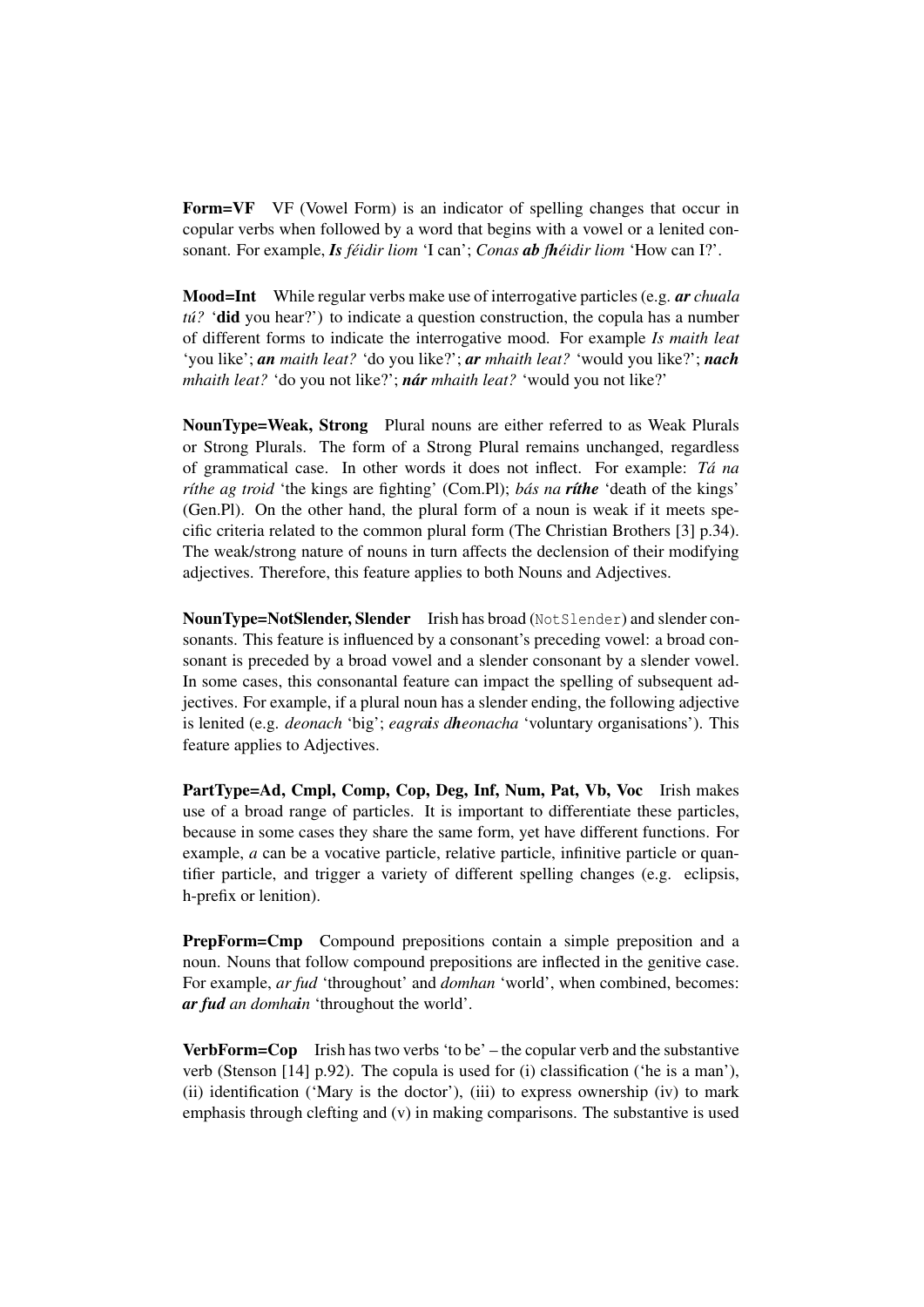in all other cases. The copula does not inflect for mood, gender or number in the way regular verbs do. As the UD POS tagset subsumes the copula as VERB, it is important to distinguish between them through their morphological features, as they follow a different argument structure. The substantive verb follows the general VSO (Verb Subject Object) order, whereas the copula construction mostly follows a Copula-Predicate-Subject order.

Voice=Auto Irish does not have an equivalent to the English passive construction (The Christian Brothers (1988, p.120) and Stenson [14] p.145). Stenson identifies autonomous verbs as one type of construction that is used instead. Autonomous verbs have an 'understood' subject and therefore the noun which follows is usually the direct object. For example, *chonacthas iad* 'they were seen' translates literally as 'someone saw them'. The dative case of the pronoun *iad* 'them' (vs *siad* 'they') clearly marks it as the object of the verb.

# 5 Experiments

| <b>Treebank</b>        | <b>Features</b> | LAS (test)     | $UAS$ (test)   | $LAS$ (dev) | $UAS$ (dev) |
|------------------------|-----------------|----------------|----------------|-------------|-------------|
| <b>IUDT</b> (baseline) | no              | 68.27          | 76.29          | 70.59       | 78.73       |
| <b>IUDT</b>            | yes             | 70.63          | 77.57          | 71.79       | 79.45       |
| $IUDT + Opt$           | yes             | 72.18          | 78.3           | 73.33       | 79.52       |
| <b>IUDT</b>            | universal only  | 69.26          | 76.99          | 70.70       | 78.66       |
| <b>IDT</b>             | no              | 69             | 78.33          | 70.66       | 79.8        |
|                        |                 | $LAS(10-fold)$ | $UAS(10-fold)$ |             |             |
| IUDT 10-fold           | yes             | 72.19          | 79.12          |             |             |

Table 2: Parsing experiment results (LAS = Labelled Attachment Score; UAS = Unlabelled Attachment Score; Opt = using MaltOptimizer)

In this section we discuss a number of parsing experiments carried out on the IUDT. We use MaltParser (Nivre et al.,  $[8]$ ) for all our experiments.<sup>7</sup> We first look at how the inclusion of morphological features impacts parsing models trained on the IUDT. We then follow on to optimise the inclusion of these features through the use of MaltOptimizer. Following that, we demonstrate the impact of specifying the Irish-specific features in our set. Then, we put our parsing results into context by providing parsing results for the IDT. Finally, we provide parsing results based on 10-fold cross-validation in order to provide a more realistic parsing accuracy report.

## 5.1 Evaluation of inclusion of morphological features

In order to assess the benefit of including morphological features in the IUDT, we report here on parsing experiments that are based on models trained on two

<sup>&</sup>lt;sup>7</sup>MaltParser v1.7, available to download from http://www.maltparser.org/download.html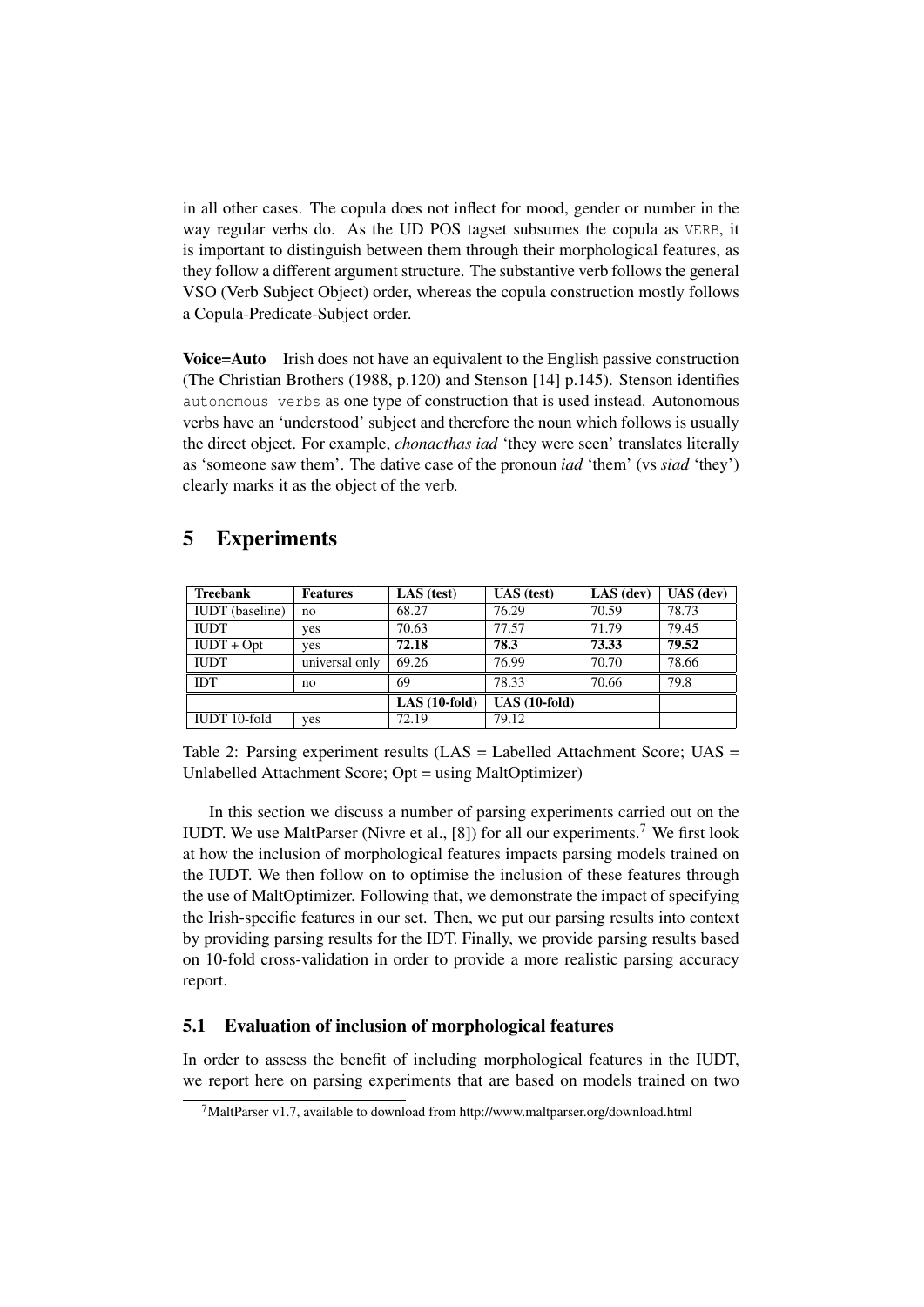different versions of the treebank:

- our baseline, which is the original IUDT  $(v1.0)^8$ , (Lynn and Foster [5]) – *without* morphological features
- the newly updated IUDT  $(v1.4)^9$ – *includes* the morphosyntactic information (Section 2).

In this experiment, we follow the development/test/training treebank split, as per the UD convention, i.e. roughly 10%-10%-80%: dev (150 trees)/ test (150 trees)/ training (remaining = 720 trees). We can see from the results presented in Table 2 that the inclusion of the morphological features in the IUDT leads to a clear increase in parsing accuracy. As the only difference across the two experiments is the presence or absence of morphological data (e.g. there is no change in annotation scheme, standard treebank data or MaltParser settings), we can conclude that the morphological information has a positive impact on parsing accuracy.

#### 5.2 Optimising feature inclusion

With the promising results we get from including morphological information in the training data, we are prompted to evaluate the use of MaltOptimizer (Ballesteros [1]) as part of our efforts to fully optimise the inclusion of such rich features. MaltOptimizer is a freely available tool that can be used in conjunction with MaltParser to optimise parsing, based on an analysis of training data. The analysis phase collects information such as the number of words/sentences, percentage of projective/non-projective trees, existence of covered roots $^{10}$ , features in LEMMA, FEATS, CPOS (coarse-grained part-of-speech) and POS (fine-grained part-of-speech) columns. Based on this, the output provides the user with the most effective combination of options (user-defined parameters) to use in the MaltParser training and parsing phases.

MaltOptimizer defined the optimal training options for the IUDT dataset as the Nivre arc-eager parsing algorithm with normal root handling and a LIBLINEAR learner classifier. As we show in Table 2, this configuration resulted in a LAS increase of 1.55 and UAS increase of 0.73 on the test set. The improvement on the results of the dev set were similar for LAS (1.54), but less so for UAS (0.07).

#### 5.3 Impact of Irish-specific morphological features

In Section 4.1, we list and describe the Irish language-specific features that we have introduced to our feature set. We acknowledge that we are motivated to specifying these new features as we *feel* that this linguistic phenomena is integral to the syntax of the Irish language and should be captured in the data. This intuition comes

<sup>8</sup>http://hdl.handle.net/11234/1-1464

<sup>9</sup>https://lindat.mff.cuni.cz/repository/xmlui/handle/11234/1-1827

<sup>&</sup>lt;sup>10</sup>Covered roots are cases where the root (head value = 0) is crossed by one or more arcs.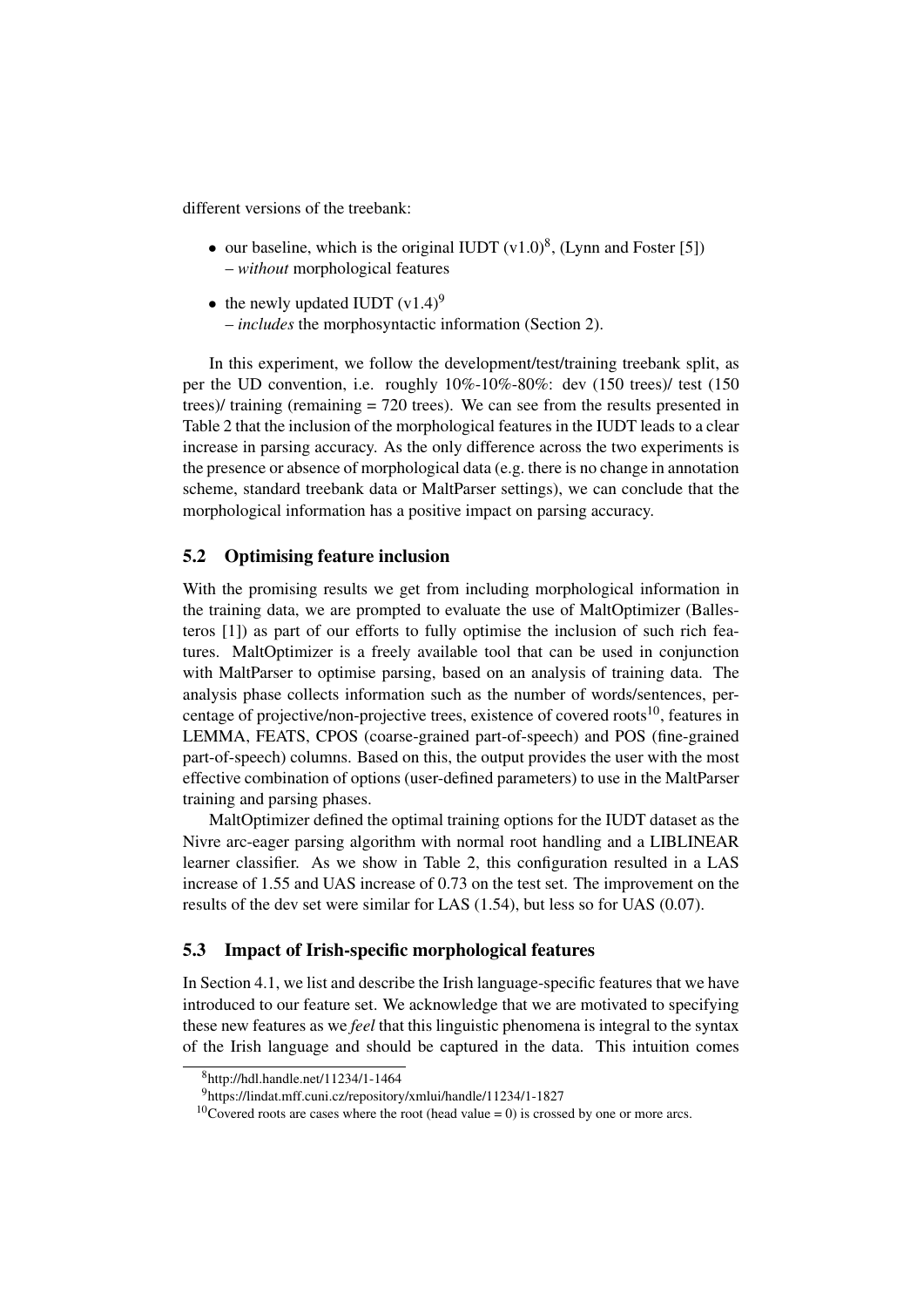from a knowledge of the language, yet it is also important to empirically justify this inclusion. For this reason, we experiment on a version of the IUDT treebank that includes only the universal features, and excludes the Irish-specific features. Our results are also presented in Table 2, where we can see that removing the Irish specific features results in a drop in parsing accuracy, thus supporting the motivation for their general inclusion in the latest version.

On closer analysis of the parser output (development set), we observe exactly how some of these features help to improve parsing. For example, the feature Voice=Auto – which we explain in Section 4.1 indicates the autonomous verb – appears to help the parser in correctly identifying the direct object  $(d \circ b)$  argument of the verb. Without this feature, confusion arises when the parser assumes that the noun following the autonomous verb is the subject, thus assigning the nsubbel attachment. In some instances, correct identification of the verb–direct object attachment resulted in a knock-on effect of improved parsing of the overall tree. Likewise, we observe that the morphological feature PrepForm=Cmpd has helped the parser to more accurately identify the correct dependency attachment and labelling of case to compound prepositions, where previously parser confusion led to the incorrect assignment of either root or nmod labels. Again, improvements in this labelling had a knock-on effect in some cases, thus improving the overall parse of the tree.

#### 5.4 Comparison with IDT parsing results

To put the parsing results for Irish Universal Dependencies into context, we look at comparing our IUDT parsing results with those of the original Irish Dependency Treebank (IDT). It should be noted that the IDT does not yet contain morphological features. The results are presented towards the bottom of Table 2.

A number of factors can affect the quality of parsing, such as the design of an annotation scheme, the number of dependency labels that are used (including granularity of labels) and the settings used in a parsing framework. As reported by Lynn and Foster [5], the IDT has 47 labels, compared to just 35 used in the IUDT. In addition, due to the different annotation schemes, both the label names and structural analyses differ across treebanks. It is therefore unsurprising that the parsing results based on the IDT differ from those based on the IUDT. We remark here that accuracy *dropped* across the board for the parsing model trained on the IUDT. It is interesting to note that a scheme that is designed specifically for Irish appears to be easier to parse than UD, which instead aims to be universal, and is informed by a large collection of languages.

We also note that adding morphological features to the IUDT increased parser accuracy to a level which is on a par with the IDT parser (without morphological features). This could suggest that the inclusion of morphological features overcomes the potential loss of information introduced when mapping treebank annotations from an Irish-language inspired scheme to a universal scheme. However, it should be noted that strong conclusions cannot be drawn from this, as the Malt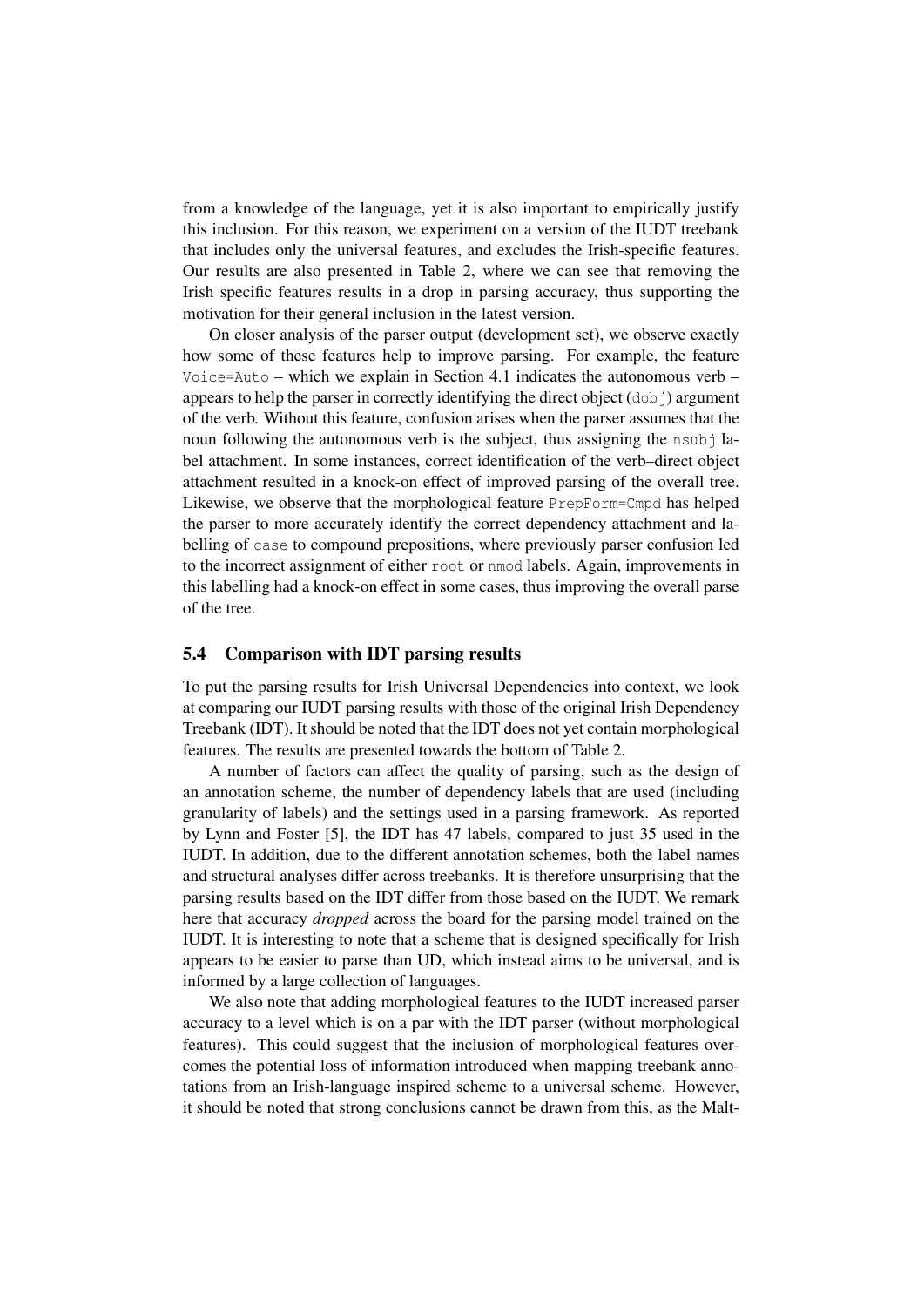Parser settings chosen for these parsing experiments were optimised and tuned to the IDT and may not necessarily be optimal for the IUDT. $^{11}$ 

#### 5.5 Cross-validation

It is worth noting that the baseline results provided here for the IDT are actually lower than those previously reported by Lynn (2016) (LAS 71.4% and UAS 80.1%). The reason for this is the difference in the data splitting approach for the dev/test/ train sets. As mentioned in Section 5.1, our IDT (and IUDT) results presented here are based on the data split convention of the UD project. Prior reported IDT experiments, however, have been carried out using k-fold cross-validation.

While a conventional data-split approach across a large project is well motivated, parsers trained and tested on small datasets may not always reflect the full truth of attainable parsing accuracy. Instead, parsing model evaluation is often carried out using k-fold cross-validation when working with smaller data sets. This approach involves splitting the data into k sets of equal size, one set used as a test set and the remaining as training data, and repeated iteratively until all partitions have served as a test set once. The result is an average across k test set results.

Thus, in order to acquire a more realistic set of results in our current experiments, we perform 10-fold cross-validation on the IUDT with morphological features to get a clearer idea of parsing quality. Our results show an increase across both LAS (70.63\% – 72.19\%) and UAS (77.57\% – 79.12\%).

## 6 Conclusion

We have described the morphological features recently introduced to the Irish Universal Dependency treebank, in the form of both standard UD features and features introduced specifically for the Irish language. Parsing experiments with MaltParser suggest that these morphological annotations are helpful, and results can be further improved using MaltOptimizer. Ablation experiments demonstrate that the Irishspecific morphological information has a useful role to play.

# 7 Acknowledgements

We would like to thank the anonymous reviewers for their valuable feedback and Lamia Tounsi for her analysis advice. This work has been supported by the ADAPT Centre for Digital Content Technology (www.adaptcentre.ie) at Dublin City University, funded under the SFI Research Centres Programme (Grant 13/RC/2106) and is co-funded under the European Regional Development Fund.

<sup>&</sup>lt;sup>11</sup>The MaltParser configurations on previously reported Irish parsing experiments included stacklazy and liblinear learner algorithms. The feature set included word form, lemma and both coarse and fine-grained POS tags.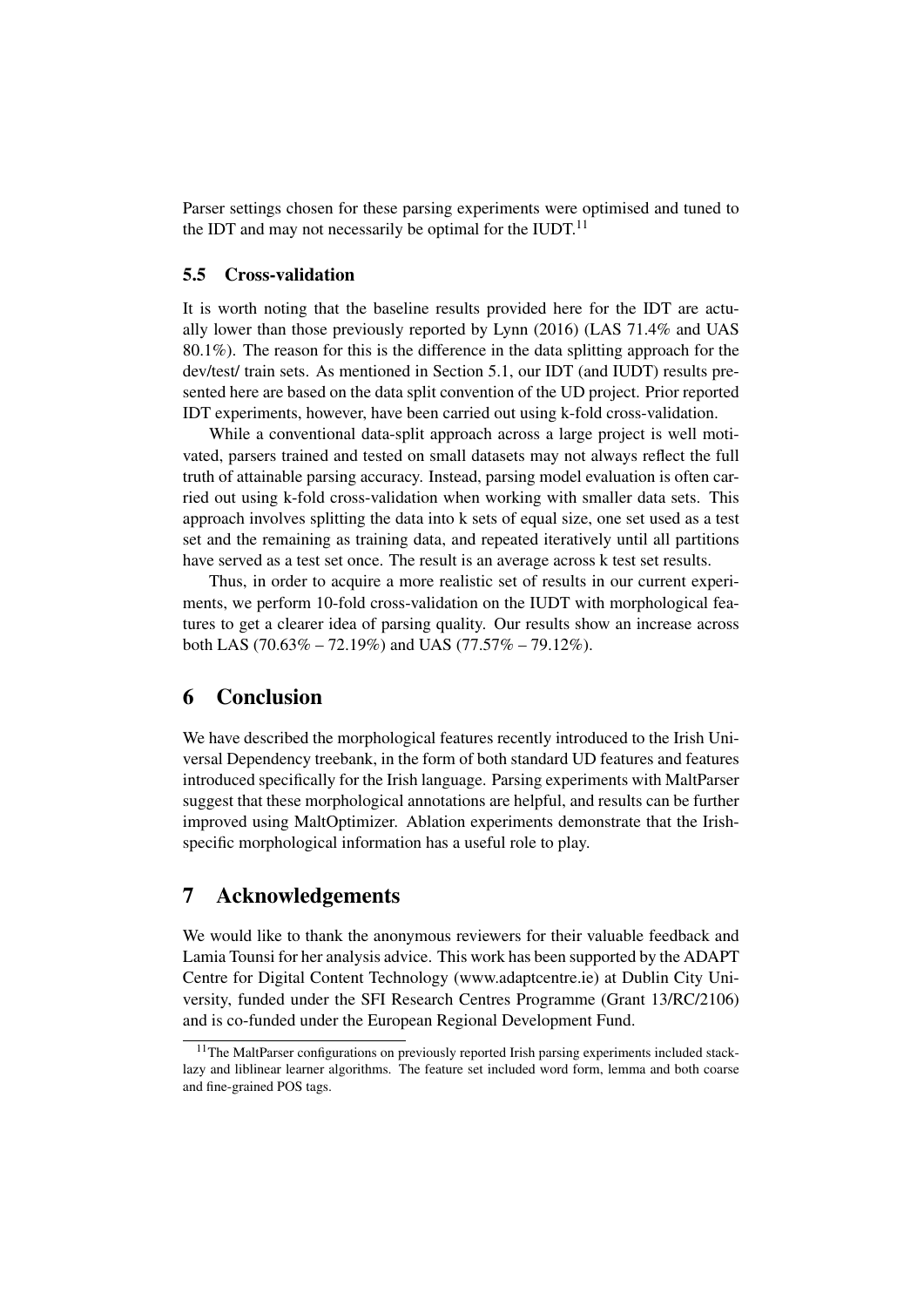## References

- [1] Ballesteros, Miguel (2012) MaltOptimizer: A System for MaltParser Optimization, In *Proceedings of the Eighth International Conference on Linguistic Resources and Evaluation (LREC)*, Istanbul, 2012.
- [2] Buchhloz, Sabine and Marsi,Erwin (2006 )CoNLL-X shared task on Multilingual Dependency Parsing, In Proceedings of the 10th Conference on Computational Natural Language Learning (CoNLL), New York City, USA, 2006.
- [3] The Christian Brothers (1998) *New Irish Grammar* Dublin: CJ Fallon
- [4] ITÉ (2002) PAROLE Morphosyntactic Tagset for Irish. Institiúid Teangeolaíochta Éireann.
- [5] Lynn, Teresa and Foster, Jennifer (2016) Universal Dependencies for Irish. In *Proceedings of the Second Celtic Language Technology Workshop*, Paris, France, 2016.
- [6] Lynn, Teresa (2016) *Irish Dependency Treebanking and Parsing*. PhD Thesis, Dublin City University and Macquarie University Sydney, 2016.
- [7] Lynn, Teresa, Foster, Jennifer, Dras, Mark (2013) Working with a small dataset – semi-supervised dependency parsing for Irish. In *Proceedings of Statistical Parsing of Morphologically Rich Languages*, Seattle, USA, 2013.
- [8] Nivre, Joakim, Hall, Johan, Nilsson, Jens (2006) MaltParser: A Data-Driven Parser-Generator for Dependency Parsing. In *Proceedings of the Fifth International Conference on Language Resources and Evaluation*, Genoa, Italy, 2006
- [9] Nivre, Joakim (2015) Towards a Universal Grammar for Natural Language Processing. In *Computational Linguistics and Intelligent Text Processing*, Springer International Publishing, 2015.
- [10] Nivre, Joakim, de Marneffe, Marie-Catherine, Ginter, Filip, Goldberg, Yoav, Hajic, Jan, Manning, Christopher D., McDonald, Ryan, Petrov, Petrov, Pyysalo, Sampo, Silveira, Natalia, Tsarfaty, Reut, Zeman, Daniel (2016). Universal Dependencies v1: A Multilingual Treebank Collection. In Proceedings of the Tenth International Conference on Language Resources and Evaluation. Portoroz, Slovenia, 2016.
- [11] Ó Siadhail, Mícheál (1989), *Modern Irish: Grammatical structure and dialectal variation*. Cambridge: Cambridge University Press.